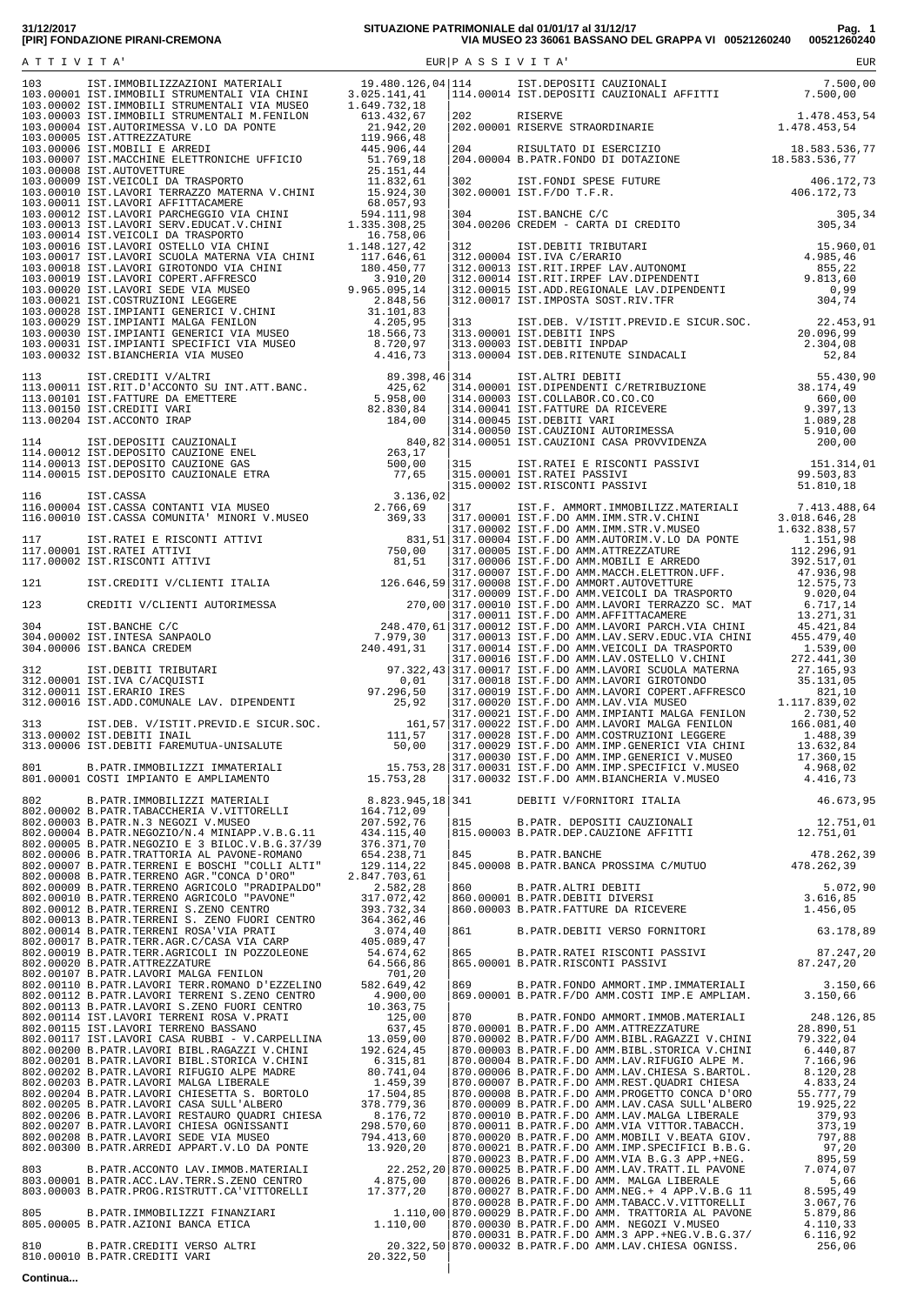| 31/12/2017<br>[PIR] FONDAZIONE PIRANI-CREMONA                                                                                                              | SITUAZIONE PATRIMONIALE dal 01/01/17 al 31/12/17<br>VIA MUSEO 23 36061 BASSANO DEL GRAPPA VI 00521260240 |                   | Pag. 2<br>00521260240 |
|------------------------------------------------------------------------------------------------------------------------------------------------------------|----------------------------------------------------------------------------------------------------------|-------------------|-----------------------|
| 815<br>B.PATR. DEPOSITI CAUZIONALI<br>815.00002 B.PATR.DEP.CAUZ.UTENZE                                                                                     | 77,31<br>77,31                                                                                           |                   |                       |
| 845<br>B.PATR.BANCHE<br>845.00005 B.PATR.BANCA POP.ETICA DEP.PER IL F.<br>845.00006 B.PATR.BANCA PROSSIMA<br>845.00009 B.PATR.BANCA POP.ETICA IMPR.SOCIALE | 146.945,97<br>100.000,00<br>18.691.49<br>28.254.48                                                       |                   |                       |
| 850<br>B. PATR. DEBITI TRIBUTARI<br>850.00001 B.PATR.ERARIO C/IRES                                                                                         | 2.494.75<br>2.494,75                                                                                     |                   |                       |
| Totale ATTIVITA'                                                                                                                                           | 29.080.105,24 Totale PASSIVITA'                                                                          |                   | 29.079.079.70         |
|                                                                                                                                                            | Utile                                                                                                    | d' esercizio      | 1.025.54              |
| $\sim$ $\sim$ $\sim$ $\sim$                                                                                                                                |                                                                                                          | Totale a pareggio | 29.080.105,24         |

**Continua...**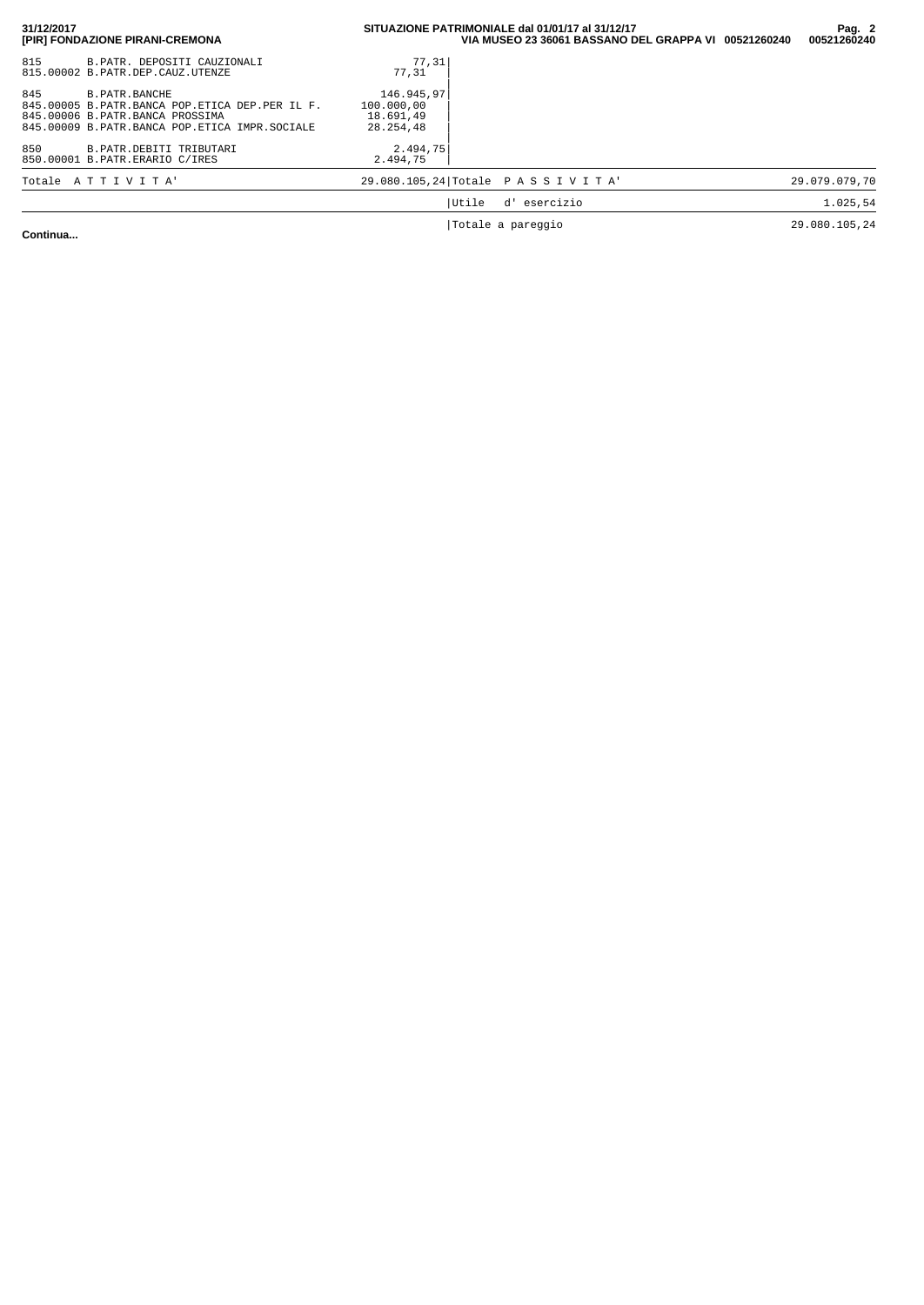|                 |                                                                                                                                                                                                                                                                                                                                                                                                                              |  | 915 B.PATR.PROVENTI FINANZIARI 753,69<br>915.00001 B.PATR.INT.ATT.LORDI C/C BANCHE 3,69<br>915.00008 B.PATR.INT.DEP.VINC.BANCA ETICA 750,00<br>920 B.PATR.PROVENTI STRAORDINARI 30.608,94<br>920.00001 B.PATR.SOPRAVVENIENZE ATTIVE 30 |  |
|-----------------|------------------------------------------------------------------------------------------------------------------------------------------------------------------------------------------------------------------------------------------------------------------------------------------------------------------------------------------------------------------------------------------------------------------------------|--|----------------------------------------------------------------------------------------------------------------------------------------------------------------------------------------------------------------------------------------|--|
|                 |                                                                                                                                                                                                                                                                                                                                                                                                                              |  |                                                                                                                                                                                                                                        |  |
|                 |                                                                                                                                                                                                                                                                                                                                                                                                                              |  |                                                                                                                                                                                                                                        |  |
|                 | $\begin{tabular}{lllllllllllllllllllllll} \texttt{513} & \texttt{IST.ONERT STRAORDINARI} & & & & & & & \\ \texttt{513.00001 IST. SOPRAVVENIENZE PASSIVE} & & & & & & \\ \texttt{925} & \texttt{B.PATR. MATERIE PRIME} & & & & & \\ \texttt{925.00001 B.PATR. MATERIALE DI CONSUMO C/ACQ.} & & & & \\ \texttt{925.00005 B.PATR. LISTBISLIOTECA} & & & & \\ \texttt{925.00005 B.PATR. LISTBISLIOTECA} & & & & \\ \texttt{925.$ |  |                                                                                                                                                                                                                                        |  |
| 930<br>Continua | B.PATR.COSTI ENERGETICI/UTENZE $11.390,05$                                                                                                                                                                                                                                                                                                                                                                                   |  |                                                                                                                                                                                                                                        |  |